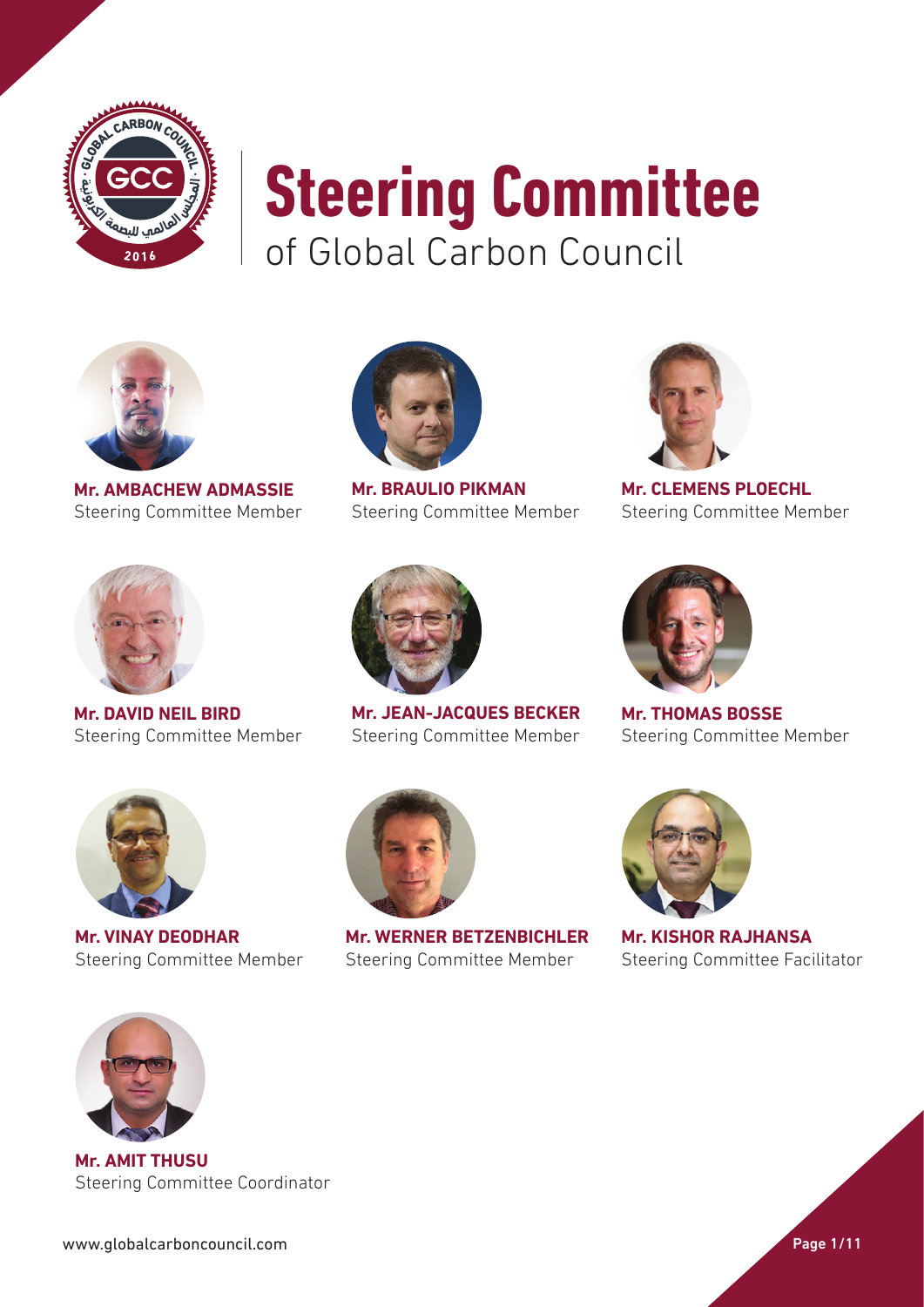

#### **Mr. AMBACHEW ADMASSIE - Steering Committee Member**

Ambachew holds a master's degree in Climate Change & Sustainable development (DE Montfort-UK) & a BSc in Civil engineering (AAU-Ethiopia). He is a practitioner in Sustainability, Climate Change & infrastructure. With more than 11 years of experience in the fields of climate change mitigation, MRV, climate finance, mitigation standards development, GHG reduction projects development including NAMAs and climate resilience in all economic fields, has been involved in the Kyoto based compliance mechanism under the UNFCCC Clean Development Mechanism (UNFCCC-CDM) from regulatory to implementation value chains including as Honorable Member of the Methodologies Panel (Meth Panel) under the CDM Executive Board of the UNFCCC-CDM for eleven years involved in development and revision of methodologies & methodological cases for accounting GHG mitigation in all economic sectors as well as jurisdictions. He is also a member of the Team of Technical Experts (TTE) for the review of GHG inventories reported under National Communications (NC) and Biennial Update Reports (BURs) covering all IPCC sectors (Energy, Waste, IPPU and AFOLU). He has co-developed aviation specific standards as part of the Meth Panel as well as taken competence to conduct verification under the ICAO CORSIA. In the international climate change negotiation, he serves as key negotiator on behalf of Ethiopia for Article 6 of the Paris Agreement since the Paris Agreement, the next generation cooperative mechanism that involves emissions trading. Previous to the sustainability career he has led several highway construction & design firms.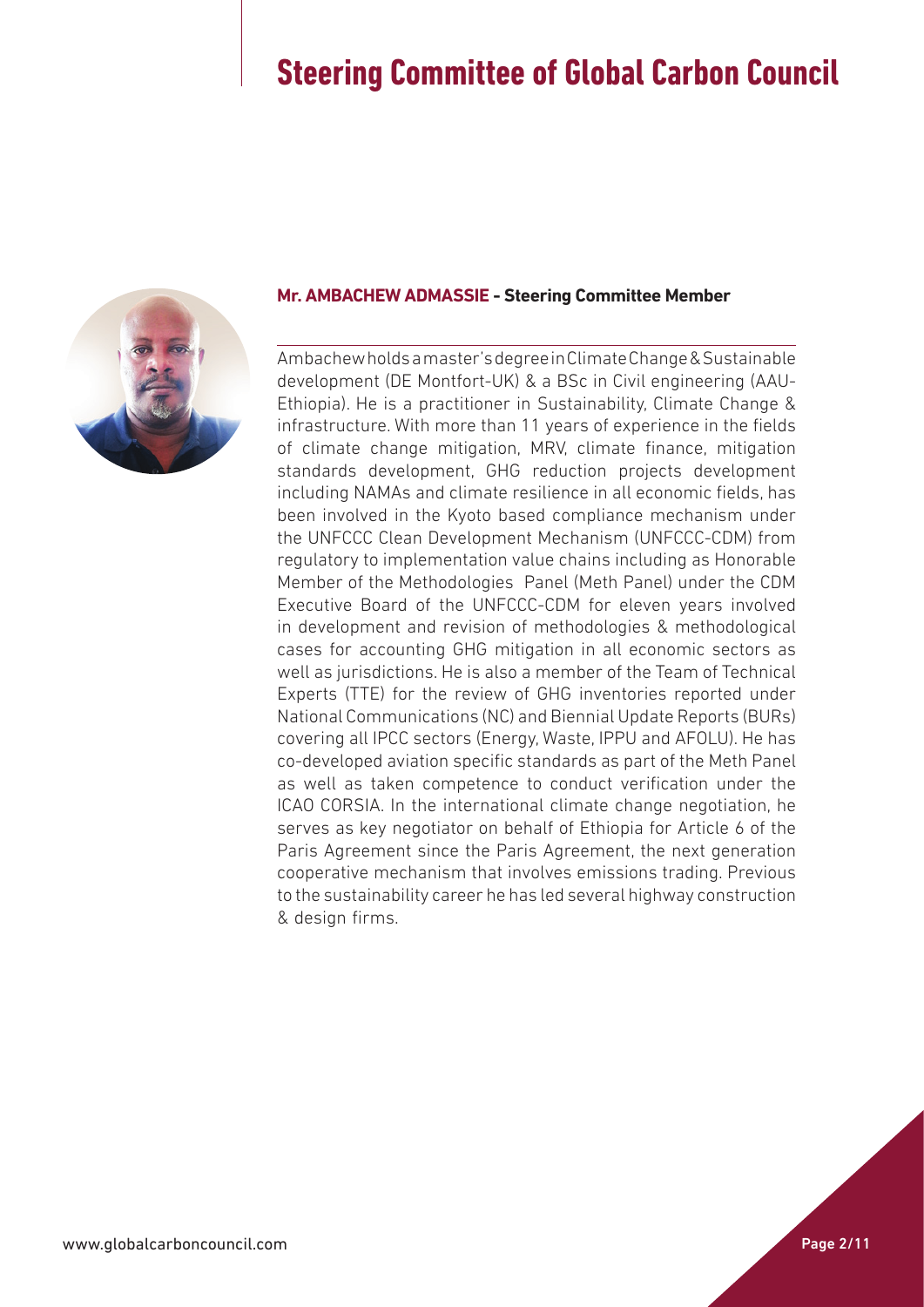

#### **Mr. BRAULIO PIKMAN - Steering Committee Member**

As an ERM Expert Advisor (since 2008) Mr. Pikman has been providing specialist technical services for companies in the public and private sectors (petroleum and petrochemical, metal and mining, steel mills, renewable energy and power generation, biofuels and biomass, financial services and agriculture among others, developing methodological approaches focused on integrating energy efficiency, product sustainability and climate resilience considerations into their businesses, providing technical, operational and investment approaches, as well as project-level analyses including alignment and consistency with the expectations of international standards and national regulations. Mr. Pikman is a Life Cycle Assessment Practitioner and has performed multiple projects on product decarbonization strategies and Scope 3 assessment in multiple jurisdictions including the Americas, Europe, Middle East and Asia. Mr. Pikman works with UNFCCC as expert reviewer of national inventories in the agriculture sector and as a member of the CDM Meth Panel.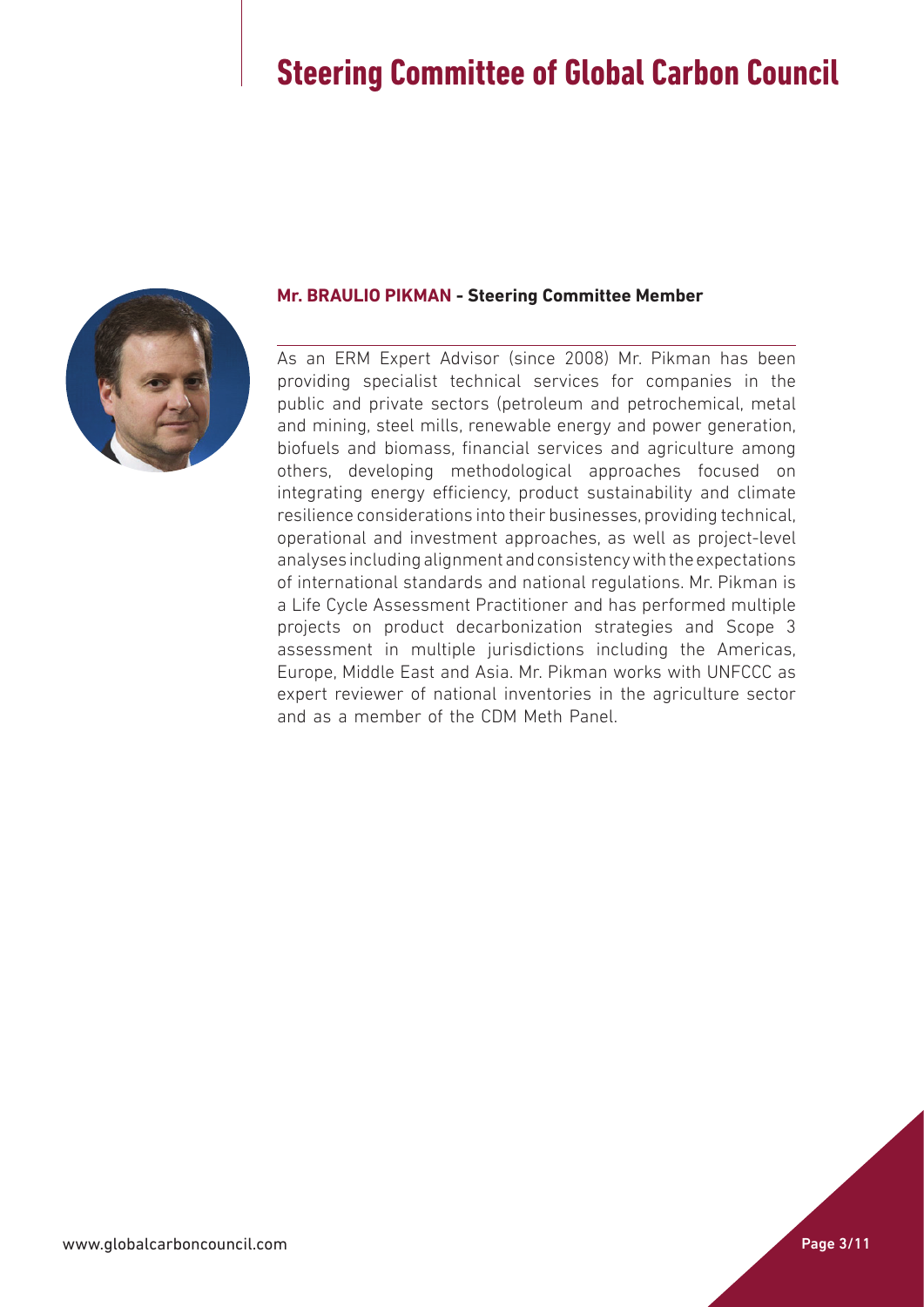

### **Mr. CLEMENS PLOECHL – Steering Committee Member**

Clemens holds two master´s (equivalent) degrees in business administration and applied ecology. For over 28 years he has been working and studying sustainability issues in general and for approximately 20 years specifically climate change, energy policy, finance and technological cooperation. Some of the key assignments taken up by him include: designing, implementing and providing trainings for MRV systems on individual, corporate, project, city and country levels applying standards such as CDM, CAR, GHG Protocol (scope 1,2,3 and city level), Gold Standard, IPCC guidelines for national GHG inventories (1996, 2006) ISO 14040, 14044; ISO 14064/1-2, ISO 14067 JI, PAS 2050, PAS 2060, Plan Vivo, VCS; authoring the following CDM/VCS methodologies (2003- 2018); authoring/co-authoring of several CDM methodologies; supervising the registration (55) and verification (20) of carbon credit projects (CAR, CDM, GS, JI, UER etc.) globally; providing carbon foot print consulting in sectors such as aluminum, oil and gas, telecommunication, waste management; preparation/ support of Nationally Appropriate Mitigation Actions/ Policies (NAMAs) for various sectors embedded in National Determined Contributions (NDC); supporting the implementation of EBRD and EIB sustainable energy specific credit lines as technical and carbon consultant; and advising an Austrian bank in the origination of an almost 40 Mio EUR portfolio of renewable energy and energy efficiency projects eligible for ELENA (European Local Energy Assistance) funding.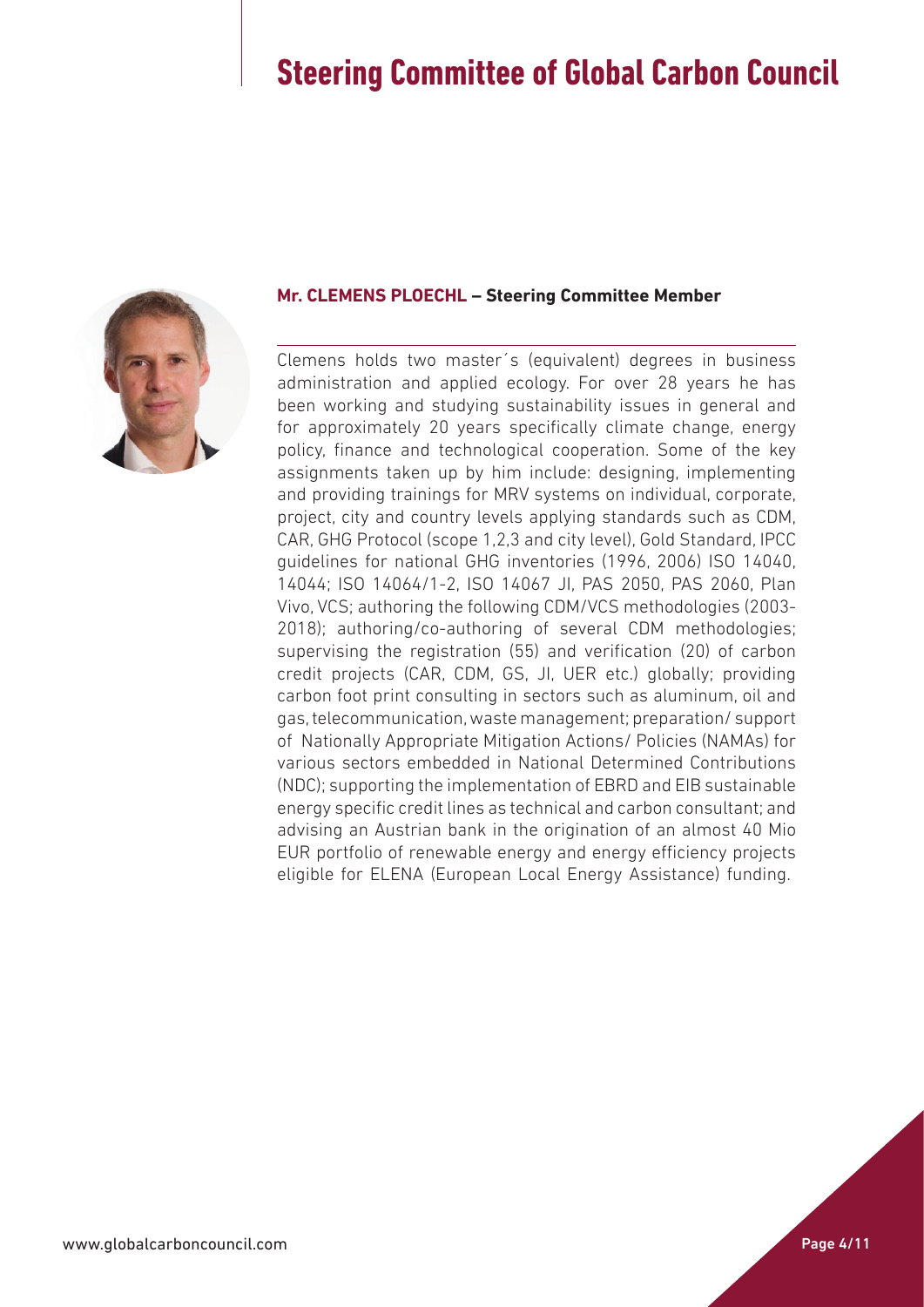

### **Mr. DAVID NEIL BIRD - Steering Committee Member**

David Neil Bird (Neil) joined JOANNEUM RESEARCH in August, 2005 where he works on:

- the evaluation of greenhouse gas emission (GHG) reductions as a result of improved land management and the use of biomass;
- the estimation impacts of climate change and adaptation strategies on agricultural production and urban environments,
- the estimation of consumption-based greenhouse gas emissions,
- the evaluation of greenhouse gas emissions from different lifestyles,
- the estimation of environmental impacts (using LCA) from renewable energy systems,
- the development of methods to estimate GHG reductions from mitigation measures, and
- the influence of changes in surface albedo on environmental benefits of landuse, landuse change and forestry (LULUCF) projects.

After completing university, Neil started his career as a research geophysicist for Chevron Oil where he was employed in the 1980s and 90s. In 1996, he switched career paths and worked as a climate change consultant in Canada (Woodrising Consuing Inc.) where he evaluated and developed JI and CDM projects in LULUCF, particularly in Latin America. In 2005, he was given the opportunity to participate in research projects on climate change at JOANNEUM RESEARCH. Since then, Neil has participated in a few international organizations. From May 2007 to November 2017, Neil served as a methodological expert for LULUCF on the Afforestation / Reforestation working group of UNFCCC Secretariat, CDM Executive Board. From October 2007 to December 2012, Mr. Bird was the Task co-leader of IEA Bioenergy Task-38. He is a member of the advisory editorial board of Global Change Biology Bioenergy and Advances in Climate Change Research. He is an active member of the Gold Standard Technical Advisory Committee for land use change and forestry.

Neil holds a BSc in Solid Earth Geophysics and an MSc in Seismology. He is a native English speaker and has good knowledge of Spanish, German and French.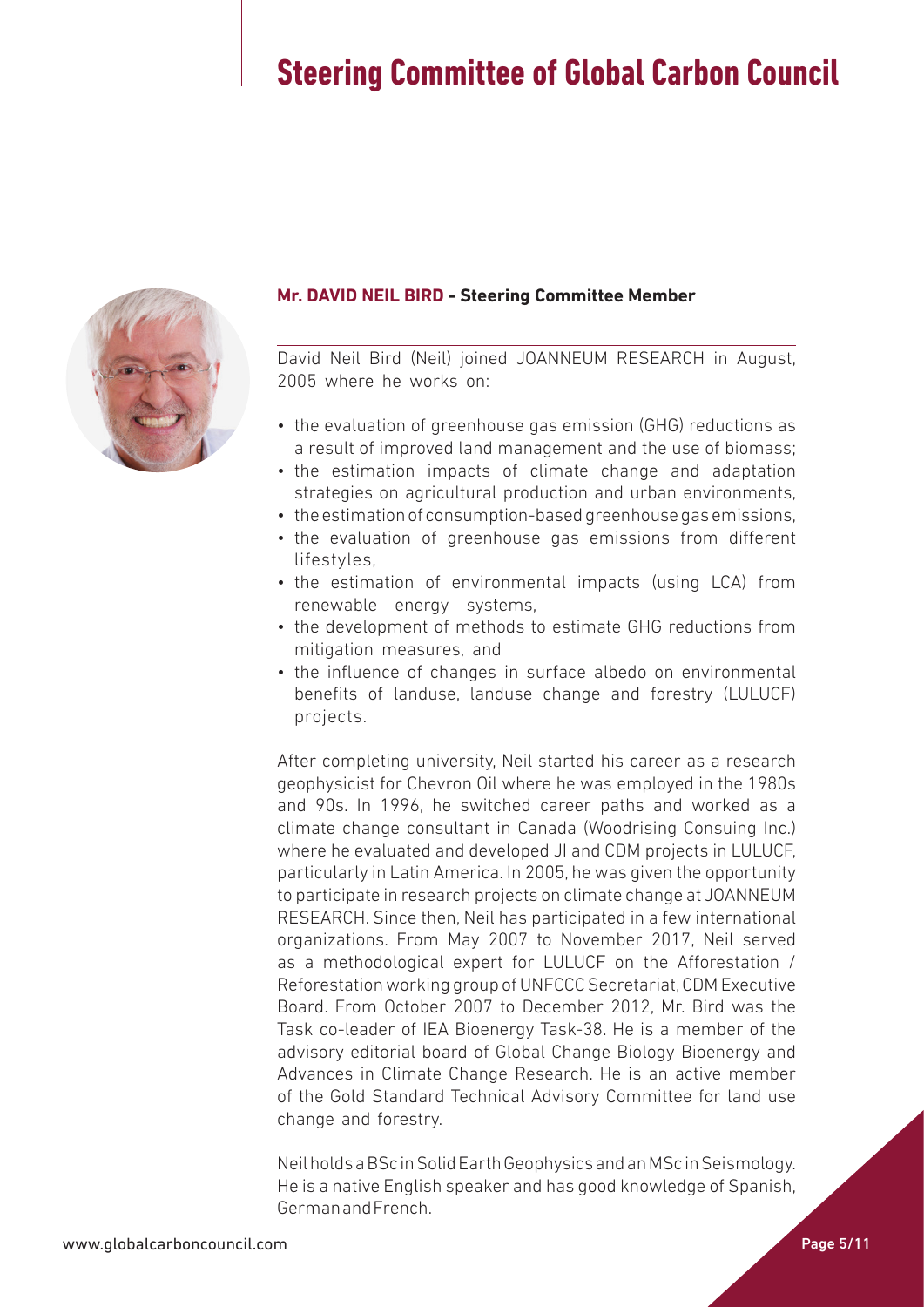

### **Mr. JEAN-JACQUES BECKER - Steering Committee Member**

Jean-Jacques Becker was graduated from Ecole Polytechnique the leading engineering school in France and holds a PhD in Economics from the University Paris Dauphine.

Jean-Jacques worked as a high level civil servant in different French Ministries (Prime Minister, Agriculture, Finance, Transport, Environment) for more than 40 years. He is involved in Climate Change activities since 1992 both at the national level (design of the French climate change mitigation action plans and strategies) and at the international level (key negotiator for the French government of the Kyoto Protocol and in particular of its so called flexibility Mechanisms). He acts now as an independent consultant in the fields of climate change mitigation and economic evaluation of public investment projects.

Jean-Jacques served as a member of the Executive Board of the CDM for two terms from 2001 to 2006 and chaired its Methodology Panel. Afterwards he joined the Methodology Panel as a member and still belongs to this Body. He acted also as a member of the Registration and Issuance Team of the CDM.

His expertise covers the development and assessment of climate change mitigation activities in the sectors of energy production, buildings, transportation, agriculture and forestry.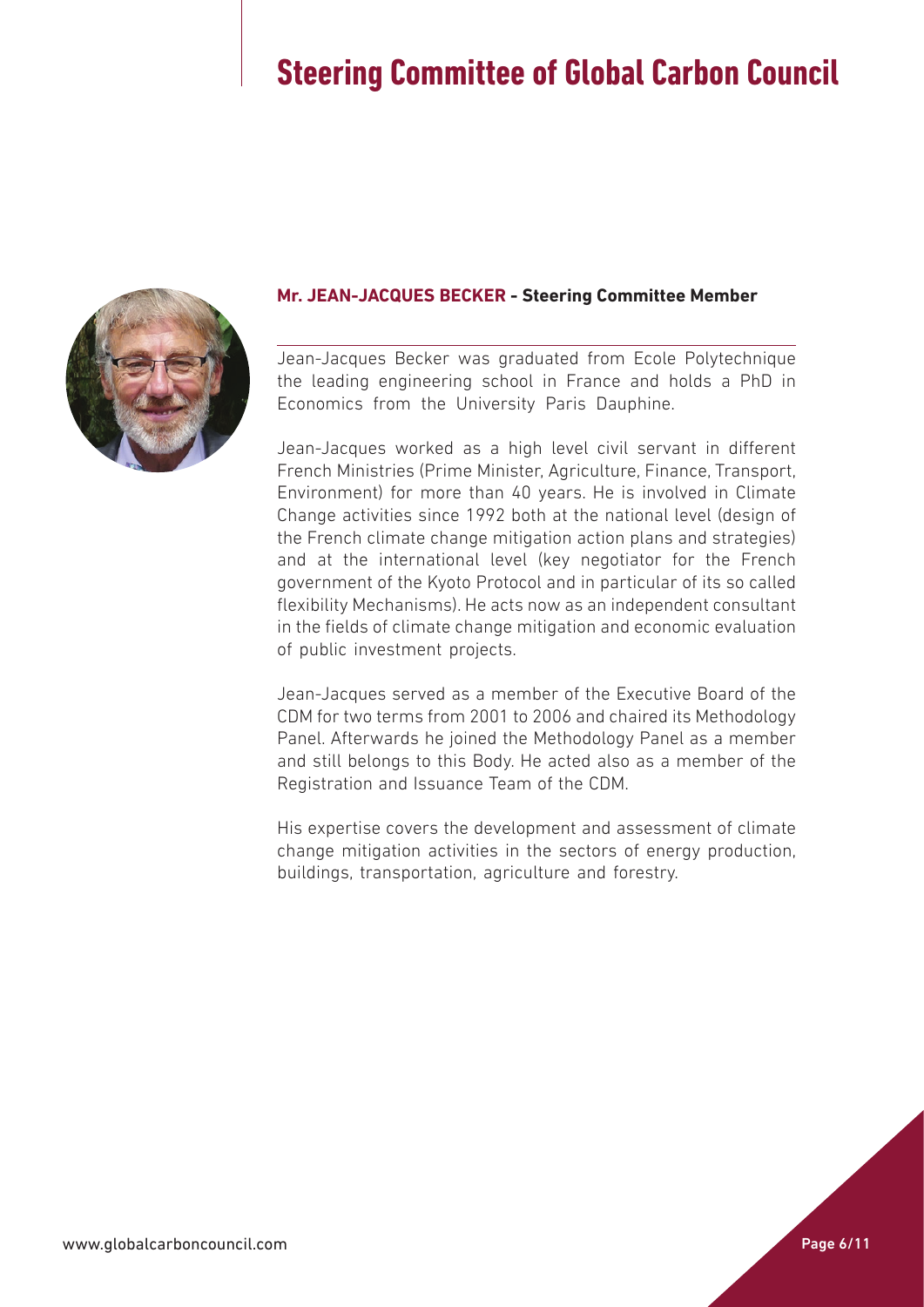

### **Mr. THOMAS BOSSE - Steering Committee Member**

Thomas has over 15 years of international experience as a director, program manager, and team leader in different areas such as energy, sustainability, green economy, and climate change. His primary focus areas include carbon management, environmental commodities markets, climate mitigation projects, and sustainability and green economy strategies and frameworks.

Some of his most significant work includes managing emission reduction projects and programs (CDM, JI, GS) throughout the entire project life cycle from initial project identification and development up to the point of implementation and project operations; authoring UNFCCC-backed CDM larges scale baseline and monitoring methodologies, executing on-site technical and financial project due diligence and environmental impact assessments; conducting capacity building workshops for government institutions, investors, funds, and energy trading companies; developing carbon footprints, GHG inventories, and MRV frameworks at product, project, organization, city, and country-level, in line with international standards (ISO 14067 and 14064, GHG Protocol Product Standard, Corporate Standard, GPC, IPCC); developing and implementing carbon abatement strategies at organization and city level; drafting GHG regulations and policies at city level, developing offset portfolio management strategies and fund concepts for organizations; transacting offsets and environmental attributes, and developing a market for renewable energy certificates across the GCC region.

Thomas holds a M.Sc. Industrial Engineering (Dipl.-Wirt. Ing.) with a specialization in Energy and Environmental Management from Flensburg University in Flensburg, Germany.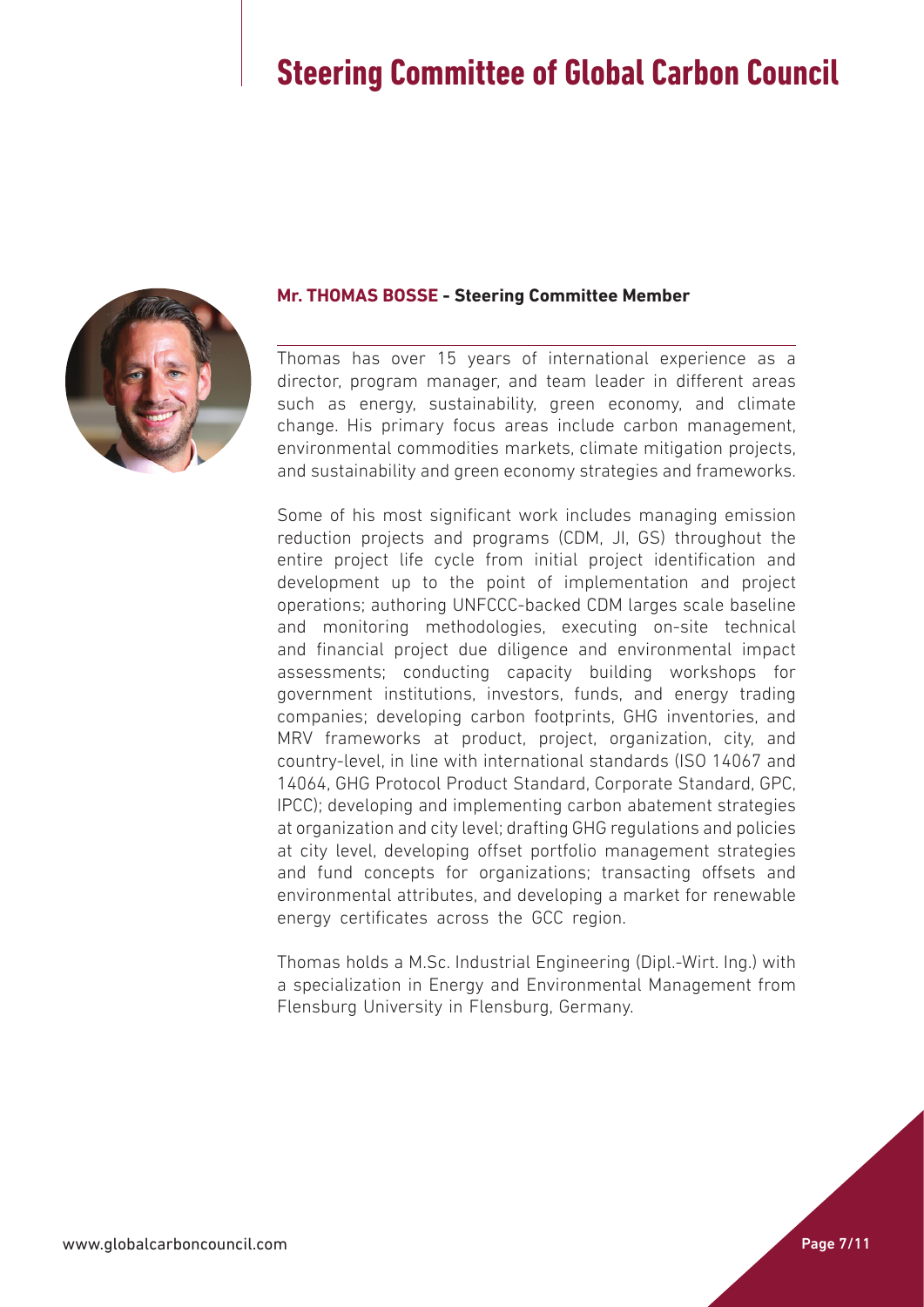

#### **Mr. VINAY DEODHAR - Steering Committee Member**

Vinay Deodhar is a Specialist in climate change mitigation with experience in CCM project development, financing, evaluation, baseline methodology development/review and accreditation under global standards. He was appointed by the UNFCCC CDM Executive Board as a desk reviewer of baseline methodologies and has reviewed 36 methodologies. Mr. Deodhar was also a member of the CDM Registration & Issuance Team and CDM Accreditation Panel. He has reviewed over 400 submissions for registration & issuances. He was also member of the JI Review Team. He led the Team of international consultants under the six-year Carbon Market Program of ADB. He also reviewed proposals under World Bank's Partnership for Market Readiness.

He currently provides technical assistance to the ADB's Pacific Regional Department for CCM project development and identification of CCM potential. Mr. Deodhar has experience in the clean energy (RE/EE), urban (water/wastewater, solid waste), transport and industrial sectors.

He has worked on funding and development programs of bilateral aid agencies like USAID, DFID, KfW and multilateral agencies like ADB, World Bank, UNDP. Vinay worked for ICICI Bank (INDIA) in the Project Finance area where he appraised innovative projects in the clean energy and environment space.

Mr. Deodhar has also conducted terminal evaluation of a project under the UNDP–GEF and assisted UNIDO in the development of a PIF under GEF.

Vinay is Chemical Engineer and holds Masters' in Management Studies. He is a Certified Energy Auditor/Manager by BEE/GOI and has undergone training at reputed international institutions.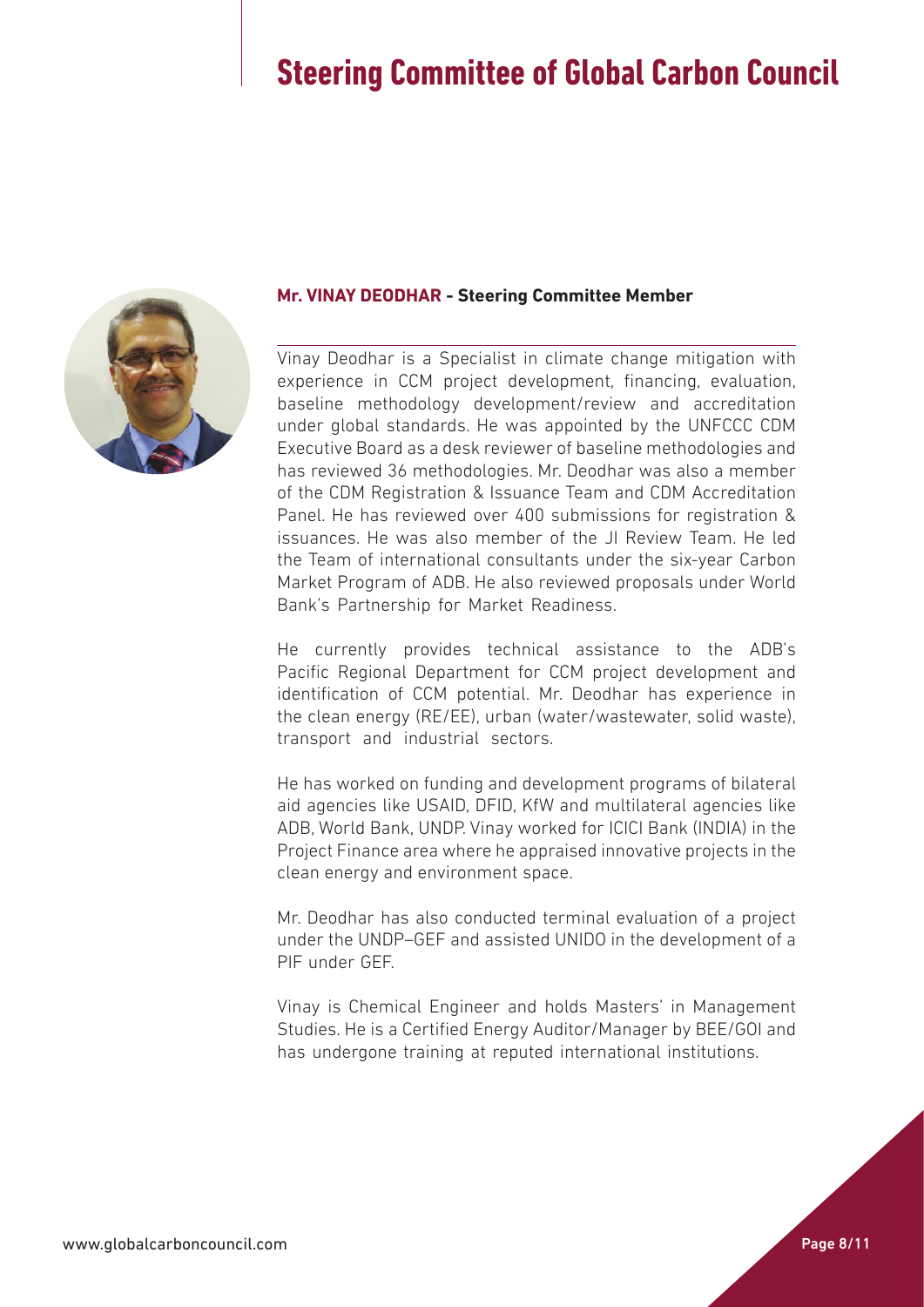

### **Mr. WERNER BETZENBICHLER - Steering Committee Member**

Werner Betzenbichler is founder and CEO of BeCe Carbon Experts GmbH. As external service provider he runs the operations office of D.I.A., a global acting association of auditing companies accredited by UN for performing validation and verification services of ghg emission reductions. Furthermore, he is Executive Chairman of verico SCE, a European cooperative of freelancers and small consultancy enterprises established in 2013.

Before starting this new activity, he worked with Sindicatum Carbon Capital based in London and specialized to equity investment by the use of carbon market instruments. There he has been responsible for assessing and managing risks in new investment ideas which enter the pipeline as well as in supporting projects through their way to UN registration. In his position, prior to that, he has been global head of climate change services at TÜV SÜD in Munich. Under his responsibility one of the globally leading verification/certification companies in CDM and JI as well as in EU-ETS and renewable energy certification schemes has been formed. His background as physicist, as auditor and more than a decade of activities in environmental monitoring, environmental impact assessment, accreditation and international project management proves his unique competence which he could already gather before joining the climate change arena in 2000. Thus, his experiences and capabilities cover the whole scope of technological and regulatory instruments and allow professional input to the decision-making process of investments, to the design of projects and to their conformance for implementation in a wide range of economies and technologies.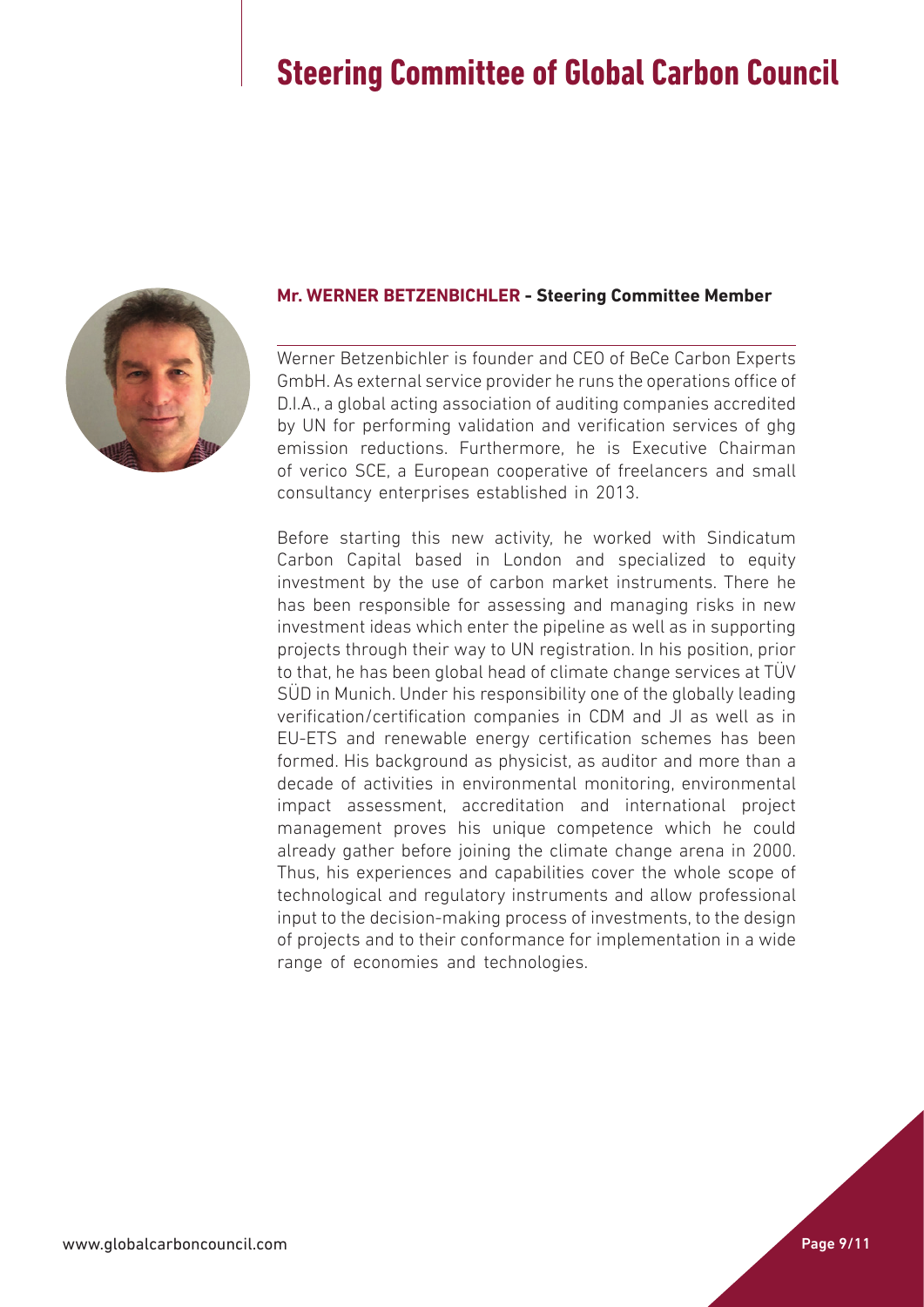

### **Mr. KISHOR RAJHANSA - Steering Committee Facilitator**

Kishor Rajhansa is working as a Director-Climate Change with Gulf Organisation for Research & Development (GORD), Doha, and is primarily responsible for designing and implementing the first and only voluntary carbon offsetting platform of MENA region "Global Carbon Council". He holds Master of Technology in Energy Management and MBA in Finance. He is the acting member of expert panel responsible for climate mitigation standards of UNFCCC (CDM Methodologies Panel). Kishor is a climate change, energy and sustainability leader with a professional experience of 23 years at leadership positions in multi-national advisory, international regulatory and government organizations. Previously, he worked for 5 years for a lead agency of India-European Commission Energy Cooperation Programme as Energy Engineer, for 5 years with Ernst & Young, India as Manager at its Environment & Sustainability Services, and for 10 years for United Nations Framework Convention on Climate Change (UNFCCC), Germany as Team Leader and Project Manager of Standards Setting Unit.